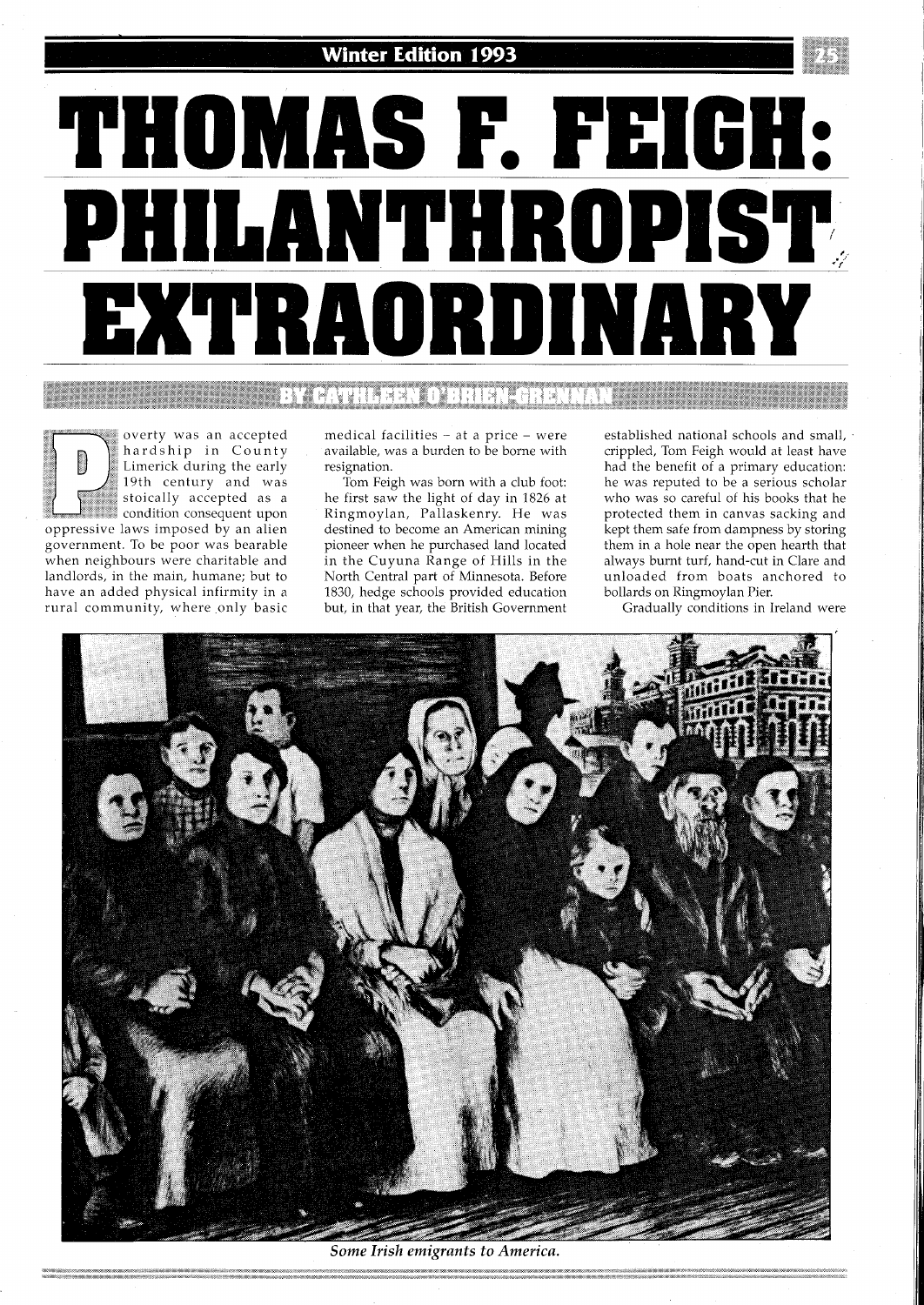The Old Limerick Journal

improving: the great Clare election of 1828 saw Daniel O'Connell elected to the Westminster Parliament and Catholic Emancipation followed in 1829. Agrarian unrest was, nevertheless, widespread and evicted families were forced to travel the roads or seek succour in town institutions. Some landlords helped indigent tenants by contributing passage money for emigration to America and Canada. Tom Feigh saw some of his neighbours depart and never to return to boreens that had blackberry bushes in autumn, as full of fruit as stars in the night sky; to humble homesteads that became derelict where previously comforting hearths had turf-sods piled like miniature pyramids and the sweet scent of peat permeated the wooden rafters and where strolling musicians were always welcome to sit by the fire, entertain the family, and enjoy fresh, brown-baked griddle bread.

Some displaced persons found work in Limerick City where, during the years 1824 to 1835, Wellesley (later Sarsfield) Bridge was being built. At that time, Gaelic was widely spoken in the countryside and interpreters were called to liaise between labourers and supervisors. Adare thatched cottages were built in 1828 and the Stonehall Fairs notorious for faction fights - were held, and a new road was built to the north of old Kildimo and called the New Line, which, in time, became New Kildimo. Itinerant minstrels and labourers travelled through County Limerick and visited big houses like Shannongrove and Mellon, where servants and farm workers would convey the news, In 1831, that Adare Manor House was being constructed by James Connolly and the Blue Coat School - built on Bury land, confiscated from Edmund Fitzgerald had closed its doors The news coming to Ringmoylan and other areas would have been known to young Tom Feigh as after school he limped about the fields at the back of his home

The night of the Big Wind, 1838, came three years before he emigrated to Canada and that awful, tragic night of disaster, is recalled, even today, when pictures of hurricane havoc and typhoon terror come to television screens as graphic as the geography of affected areas. Through all calamities, the resilient Limerick character came bounding back to retrieve remnants of optimism when, during the following year, 1840, the new Thomond Bridge spanned the Shannon.

During his early years, Tom Feigh would have seen the building of Ringmoylan Quay, and, indeed, have seen emigrants leaving the quay in small boats to ships anchored in the estuary. He would, by then, have completed his primary education and be apprenticed to the trade of shoemaker. As a young man looking along the Shannon that, like a mirror, reflected the sky and was, at times, as placid as a sheltered stream, and at times as angry as an Atlantic storm, it is interesting to speculate if his



*A clash between workers and militia during the Baltimore and Ohio railroad strike of 1877.* 

acute intellect visualised the potential dormant on the American continent where, presently, he would stand near Green Bay, Wisconsin, and watch Lake Michigan reflect sable skies on the shores of Michigan State, like an Irish sky lying low over Rineanna before Shannon Airport was built; later, when he had moved to Duluth, Minnesota and prospered, he would see the winter wind whipping a cold, ice-choked Lake Superior, away beyond Apostle Islands and, in reverie, his thoughts must have crossed the Great Lakes to Ringmoylan and the Shannon, where a milder climate and warm water kept ice-blocks away from Beagh Castle Pier and Waller's Island sheltered squabbling seagulls.

Emigration acted as a safety-valve when the population was increasing and not enough land was available to settle all family members, and Tom's brother and three sisters preceded him to Canada - possibly departing by boat from Ringmoylan to a ship anchored in the estuary, and, in 1842, when 16 years old, he followed them to Canada. As he drifted downstream, he would have seen turf boats crossing from Moyasta, in County Clare, to Ringmoylan; and looked with nostalgia, at boats unloading seaweed on Beagh Quay at the grey outline of Ballysteen Quay receding as Reeves Rock came in sight and at Aughinish Point, where the salt-strewn air of the Atlantic perhaps remained an abiding memory, like the soothing scent of peat when he became domiciled in Duluth, chief port on the American side of Lake Superior - so far inland from the surging surf of the sea and in the State of Minnesota. He left Ireland the year the *Nation* newspaper was launched, and Thomas Davis, Charles Gavin Duffy and John Mitchell were becoming prominent in Irish life. No record is extant of Tom Feigh's arrival, settling, and work in

Canada: by 1856, however, he was resident in Appleton, Wisconsin.

The *Duluth Evening Herald* of 3 May, 1910, featured an article about iron ore mining on the Cuyuna Range of Hills in Minnesota from Crow Wing to Aitkin County, as far south as Mille Lacs Lake and north to Morrison and Todd Counties. Prospectors used dip-needles to trace the many lines of aitraction before exploration by drilling. A new source of wealth was being tapped and any prospective pioneer who had the foresight to purchase land in the North or South Ranges and in the vicinity of the Mississippi River, was already potentially a mining millionaire. Names of prospectors who purchased land are catalogued by the newspaper and amongst them is Thomas F. Feigh.

How Tom Feigh, handicapped by a congenital deformity, travelled from Canada to Appleton, Wisconsin, is not recorded, and his adventurous spirit only became known widely in 1918, when he died and the *Chicago Evening Post,* dated 3 November, 1918, reported details of his will. Being lame, seemingly, did not deter him in his determination to prospect for potentially valuable land and, in 1856 two years before Minnesota became a state  $-$  he hired a frontiersman to carry him overland, on his back, in mid-winter, more than 200 miles from Appleton, Wisconsin, to Duluth, Minnesota It is not known if he worked at his trade of shoemaker in Duluth but, like all shrewd businessmen, he could accurately access the worth of land which, on instinct, he purchased, so much so, that soon it became an axiom that "after Tom Feigh looked at a piece of land there was no use even trying to get an option on it". Somehow, he got the money to buy 140 acres of land in Superior, Minnesota, near Allous Bay, which later greatly enhanced in value, allowing him to accumulate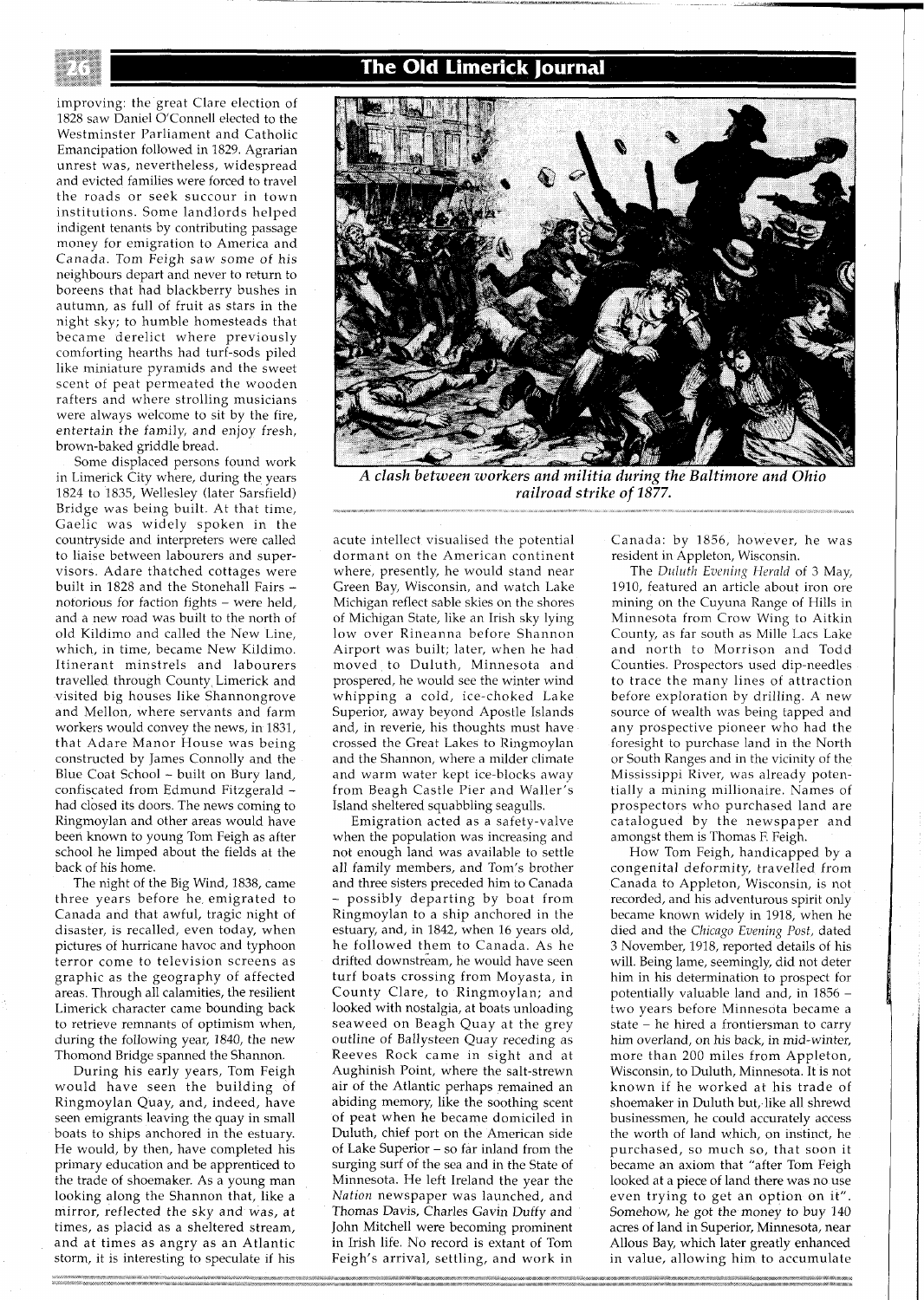

sufficient capital to invest in more land at the Head of the Lakes.

From his will, filed in the Probate Court in 1918, details of his courage and enterprise are known. After he had staked his claim to Minnesota land, he looked to the great Missouri River for transport to Nebraska and his uncanny ability to visualise land potential led him to take an option on land where the City of Lincoln stands. As Nebraska did not become a State until 1867, it is possible that Feigh witnessed the transition from independent territory to Statehood: he would have seen settlers 'roll West' to challenge and cross the Rocky Mountains, along old Indian trails to the watershed of the American continent. Always restless to travel and speculate, he went into Colorado but had gone before it became a State in 1876; he ventured further afield to California and had already made many small investments before the great gold rush of 1849 and California had the requisite number of inhabitants to gain statehood in 1850.

One winter, in Colorado, he set out with a companion for an inspection of mining land when a heavy snowstorm overtook them and they spent a day and night walking through the drifts; when they reached the place, Feigh bought the land and beat a corporation purchaser by two days - evidence of his endurance and perseverance.

Keen judgement of character was an attribute that enabled him to carefully choose companions and he easily used charm and native wit that belied the observant quality of his smiling blue eyes. Some luck element was also present, for with his handicap, certain constraints would have inevitably, limited movements and he would have had to elicit help in raw, rough, warlike territory, where attack from hostile Indians and trigger-happy outlaws was always a danger. His affability, energy, and tenacity - attributes that marked the character of early pioneers - made him accepted and respected amongst the other speculators who helped "win the West".

The call of the Great Lakes and the spreading land, as far, as from dawn to dusk, where he owned property, drew him, in 1870, like a magnet, to Lake Superior District. Some time later, the great Minnesota Ranges were found and it was most propitious for him, as he was able to sell land which he had bought near Two Harbours, twenty years previously, for \$800 (dollars) at a profit: he sold his land for 800,000 dollars. Mining prospecting was the bourgeoning business in 1880 and Tom Feigh, although he had no technical knowledge of ore mining, had the reputation of a man who knew 'how to make a trade', and financial investment and support for his prospecting activities followed. He located mines on the Vermillion Range and the Mesaba Range and started developing them extensively. He took little interest in this part of the work,

.<br>1990 - Paris III, markaran masjid na masjid na masjid na masjid na masjid na masjid na masjid na masjid na mas<br>1990 - Paris II, masjid na masjid na masjid na masjid na masjid na masjid na masjid na masjid na masjid na ma



One of the first of the American trains to take settlers to the prairies.

leaving it to trained experts. Later, when the mines were in operation, and with adjacent towns developing he found out what the people needed, and set about supplying their needs. The biggest part of his fortune, however, came from the 320 acres he purchased at Brainerd at 10 dollars an acre: about this time his income was reputed to be 300,000 dollars a year.

Thomas F. Feigh, as he was popularly known in Duluth, was benevolent and philanthropic and the *Duluth Sunday Nezus Tribune* of 19 January, 1913, commends his donation of 30,000 dollars for an addition to St. Mary's Hospital, "to be devoted to the treatment of crippled children". His own personal conviction emerged when he declared: "There are many children of all nationalities whose crippled condition could be eased if taken in time. My purpose in making this donation is to give these children an opportunity of receiving treatment free of charge, so that they may enjoy life by being relieved of deformation". His Tallpes deformity made him conscious of necessity of having early orthopaedic manipulations that would avoid the orthopaedic surgery of advanced cases. When he was born in County Limerick, no specialist health care was available to the poor, and he was adamant that had he received proper, early, medical treatment, he would not have had to go through life crippled. He also donated 30,000 dollars for the construction of three churches in the Duluth area and International Falls, near the Canadian border.

As time went on, he sat back and watched how his investments turned to enormous dividends when railways came and gave access to isolated farmlands and to more mines that were discovered on rocky ridges. Although he never married, he lived contentedly in Duluth for thirty years. In 1908 – the year the Wright brothers in North Carolina flew the first aircraft - he had amassed sufficient money to be able to take his two grand-nephews and Mary O'Grady, his grand-niece, on an extended European tour, visiting Rome, the Holy Land and Ireland. In County Limerick, he resided in the Dunraven Arms Hotel in Adare and from that base travelled by horse-drawn side-car to visit his surviving relatives, the O'Brien family, in Ringmoylan. The Irish scene had undergone many changes since he had emigrated. In 1891, Charles Stewart Parnell died, and Gladstone's second Home Rule Bill was presented to